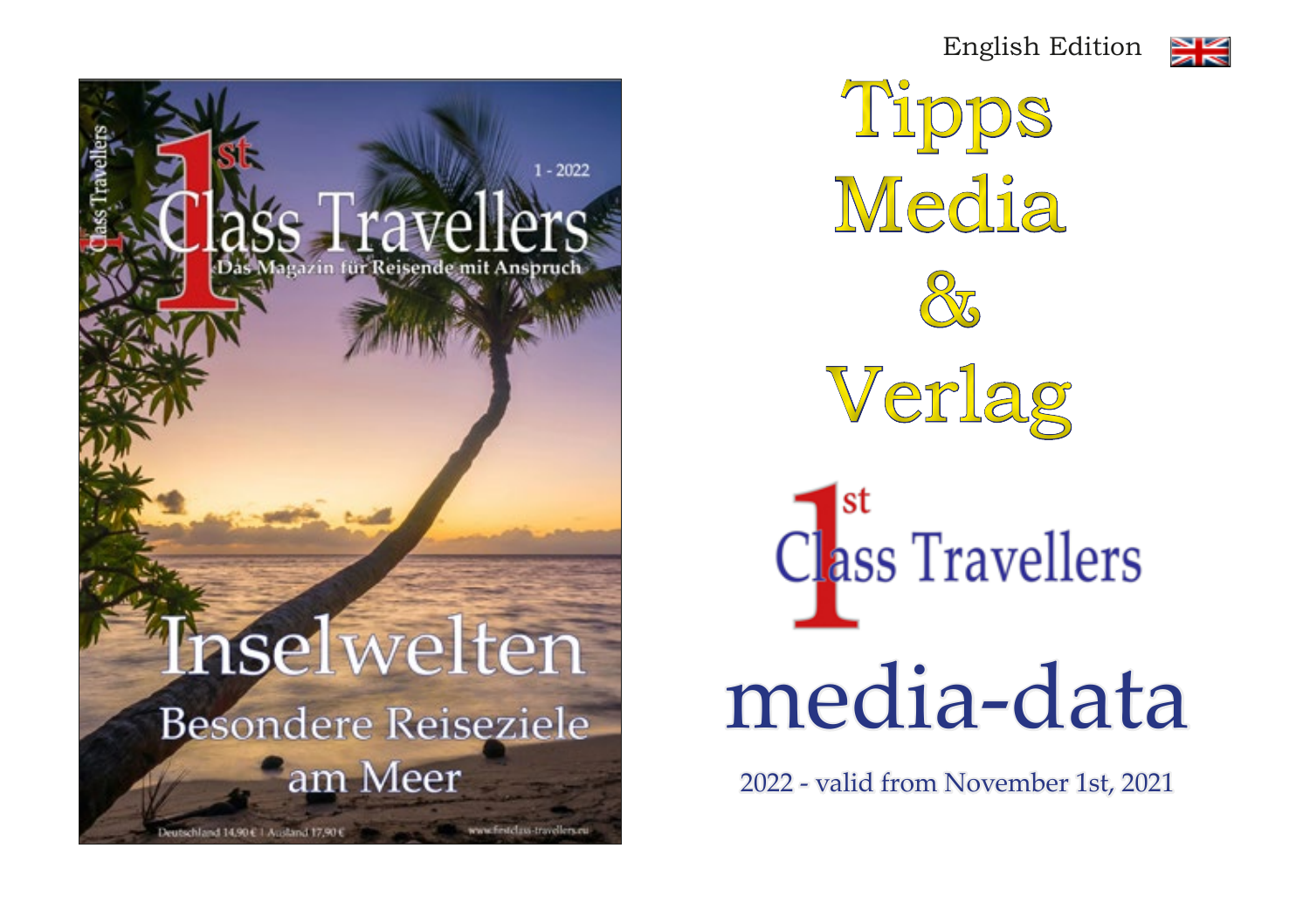

- **• 1stClass Travellers** is one of the few German-language travel magazines that focuses exclusively on the luxury travel segment. Luxury hotels and trips as well as exclusive destinations - worldwide - are independently and objectively checked and classified. Each issue has different focal points with reports on hotels, events and special restaurants.
- The world of luxury and travel is a perfect environment for your branding. With its sales price and our exclusive sales partnerships, 1stClass Travelers particularly appeals to travel enthusiasts with high incomes in German-speaking countries.
- **• 1stClass Travellers** is at home in selected luxury hotels worldwide as well as in exclusive retail outlets.
- A lavish and expressive visual language expands reports and reports, the exclusive layout makes every issue a pleasure to read. The reports are supplemented by hand-picked and editorially checked recommendations.

| <b>Publication Information</b> |                     |                    |                      |
|--------------------------------|---------------------|--------------------|----------------------|
| <b>Edition</b>                 | Date of publication | Adv. deadline      | deadline go to press |
| $1 - 2022$                     | 18. August          | 30.Juni 2022       | 07. Juli 2022        |
| 2-2022                         | 17. November 2022   | 29. September 2022 | 6. Oktober 2022      |
| $1 - 2023$                     | 9. März 2023        | 26. Januar 2023    | 10. Februar 2023     |
| 2-2023                         | 8. Juni 2023        | 27. April 2023     | 11. Mai 2023         |
| $3 - 2023$                     | 7. September 2023   | 27. Juli 2023      | 10. August 2023      |
| 4-2023                         | 7. Dezember 2023    | 26. Oktober 2023   | 9. November 2023     |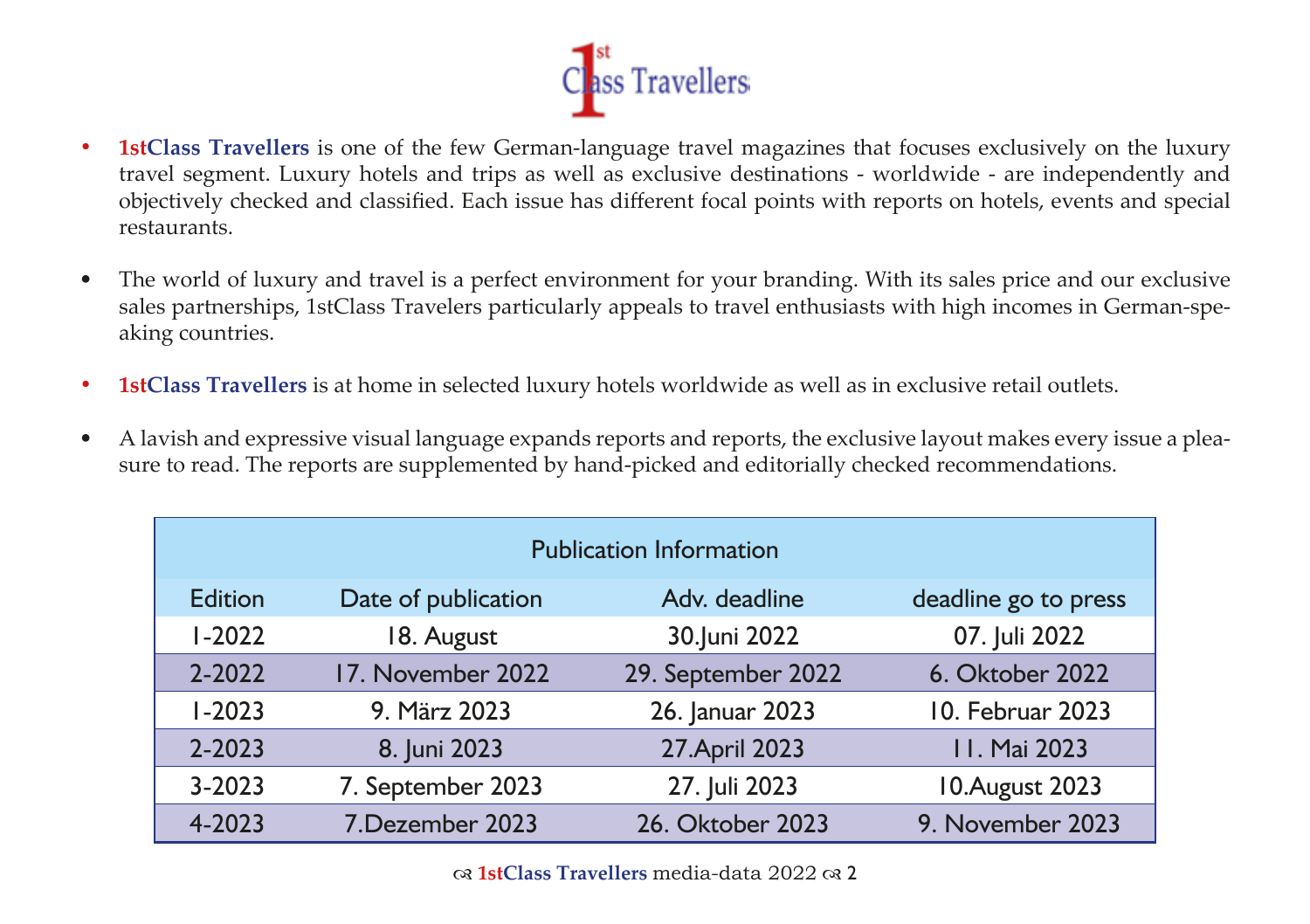





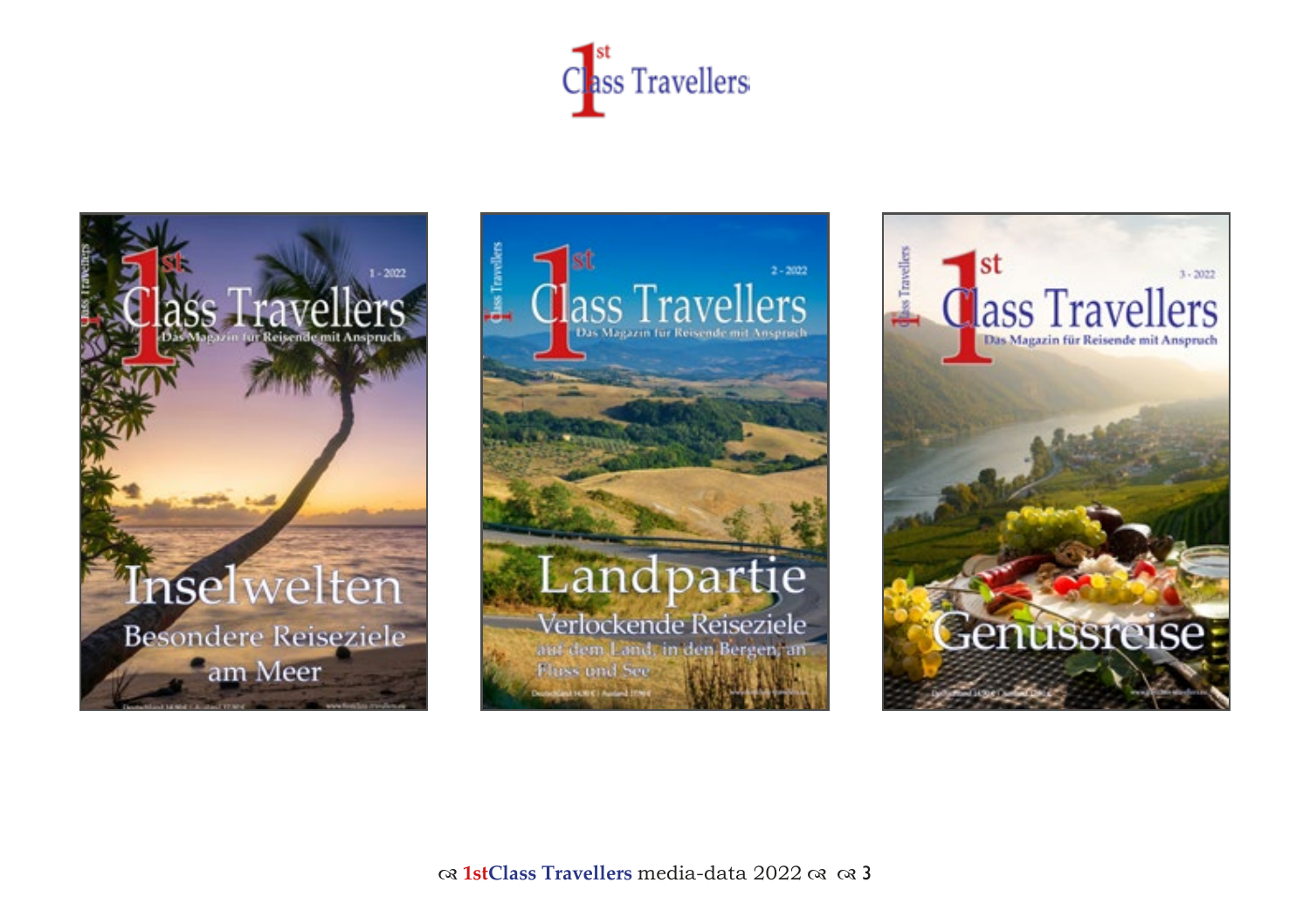

# your advertising opportunities at **1stClass Travellers**





**GUT, WENN MAN SIE SELBST BESTIMMT. SOLO AT YOUR REPORT OF A STATE** 

1/1 page 4c, 210 x 297 mm

€ 6959,00

2/1 page 4c, 420 x 297 mm

and Commercial

€ 9.986,–

A 20% placement surcharge will be charged for placement on U2, U3 or U4.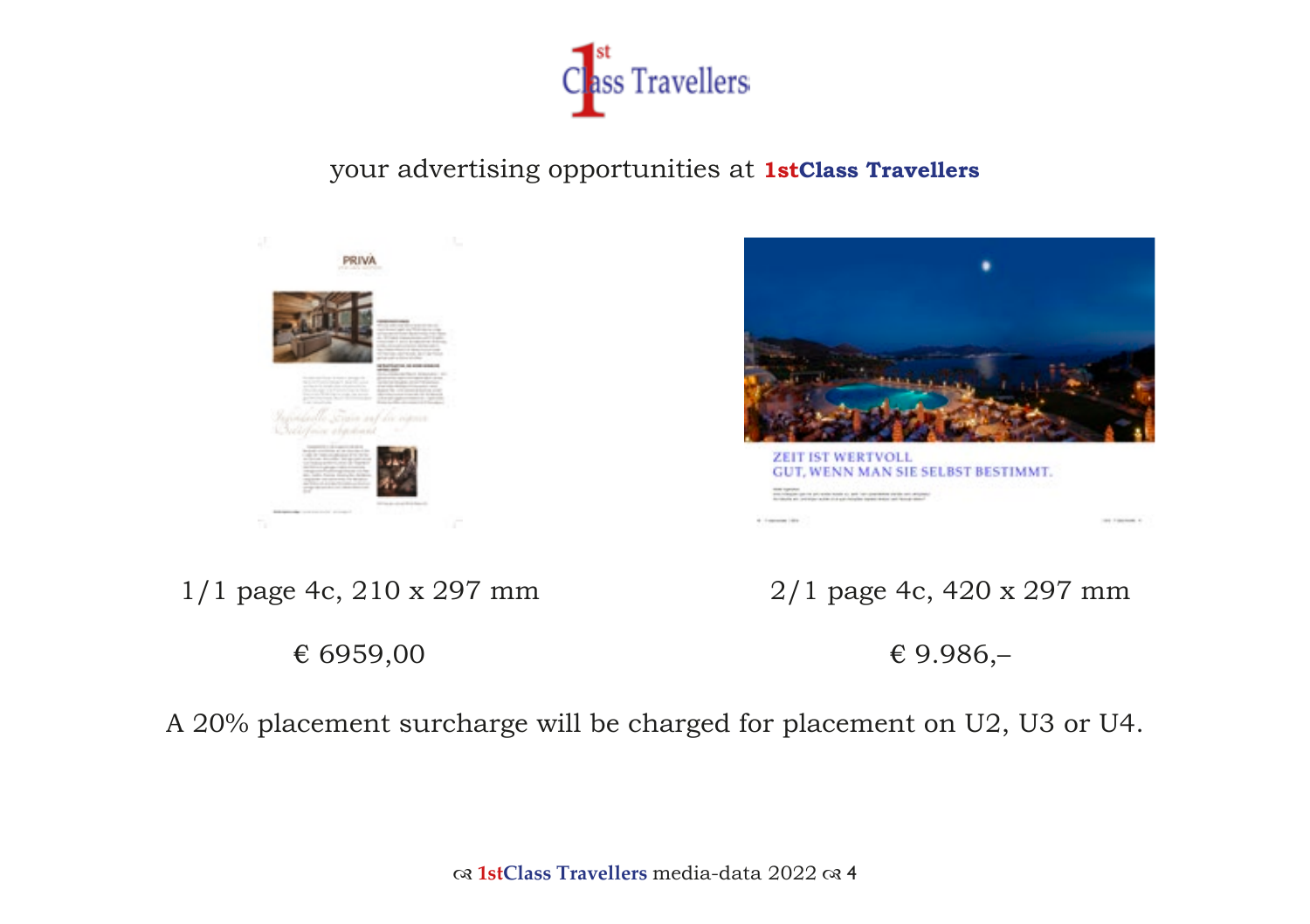

Your promotion opportunities at **1stClass Travellers**





Classic advertorial:

1/1 page 4c promotional price: € 800,–

Advertorial hotel/Travel promotion

2/1 page 4c promotional price:  $1.500,-$ Each additional double page € 700,00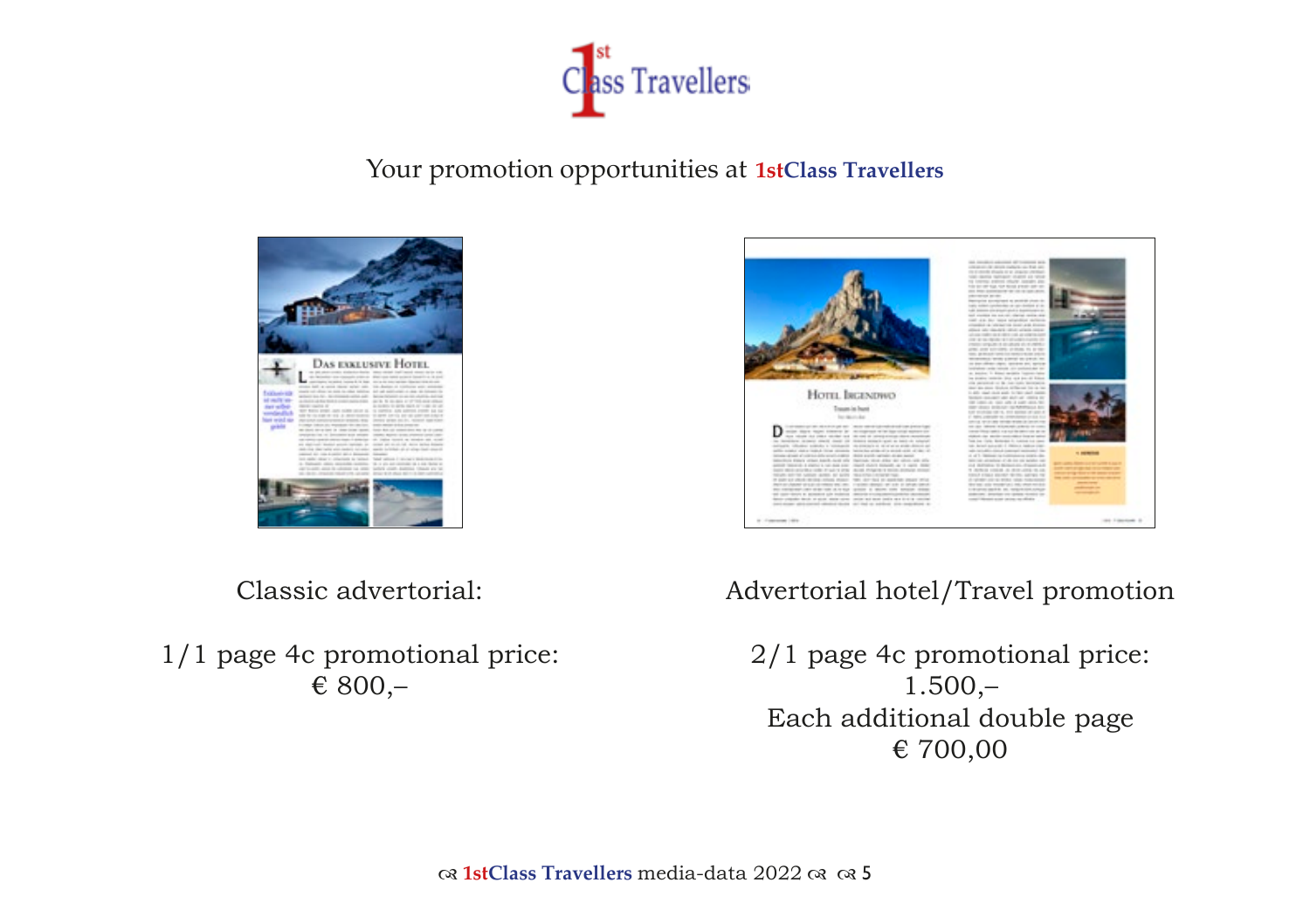

Frequency of publication: Print edition and online edition 4 times a year

# Copy Price:

Print edition: €14.90 Online edition €9.99 Abroad €17.90

# Edition: Print approx. 25,000 copies per issue. (2022)

Execution: 4-colored, envelope 250 g, glossy, Insides 135g glossy

#### Price: Advertisements and Promotion plus statutory VAT. all AE capable 20%

# Terms of payment:

10 days after invoicing, without deduction Invoice is made 28 days before the first day of sale, 4% discount for prepayment

**1stClass Travellers** media-data 2022 6